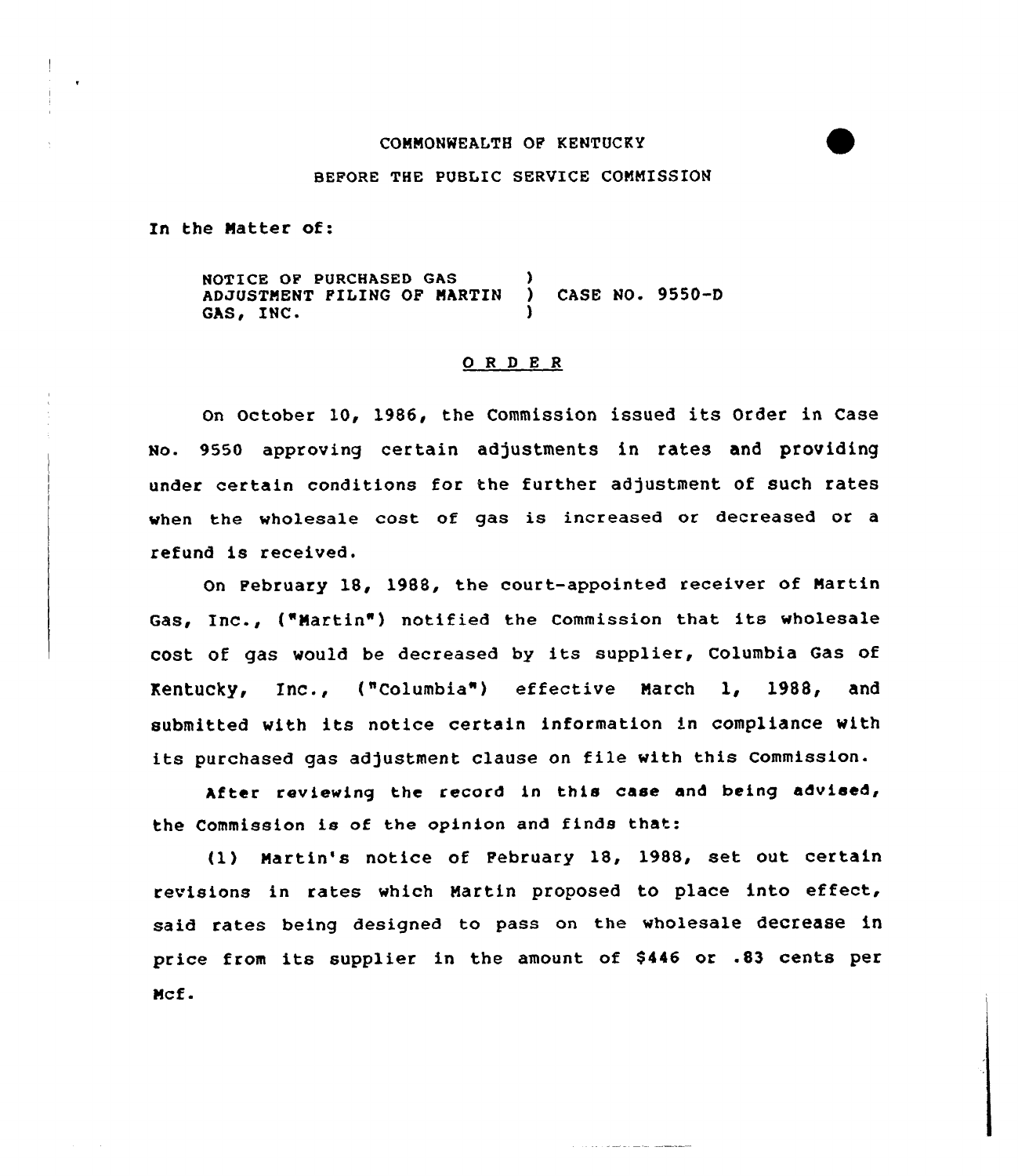(2 ) Martin's wholesale cost of gas was decreased by Columbia effective Narch 1, 1988.

(3) Nartin's proposed adjustment in rates under the purchased gas adjustment provisions approved by the Commission in its Order in Case No. 9550 dated October 10, 1986, is fair, just, and reasonable and in the public interest and should be effective with gas supplied on and after March 1, 1988.

IT IS THEREFORE ORDERED that:

(1) The rates in the Appendix to this Order be and they hereby are authorised effective with gas supplied on and after Narch 1, 1988.

(2) Within 30 days of the date of this Order Martin shall file with this Commission its revised tariffs setting out the rates authorised herein.

Done at Frankfort, Kentucky, this 4th day of March, 1988.

PUBLIC SERVICE COMMISSION

Carl D. 24

Vice Chairman

Williams Commissione

ATTEST:

 $\mathbf{t}$ 

Executive Director